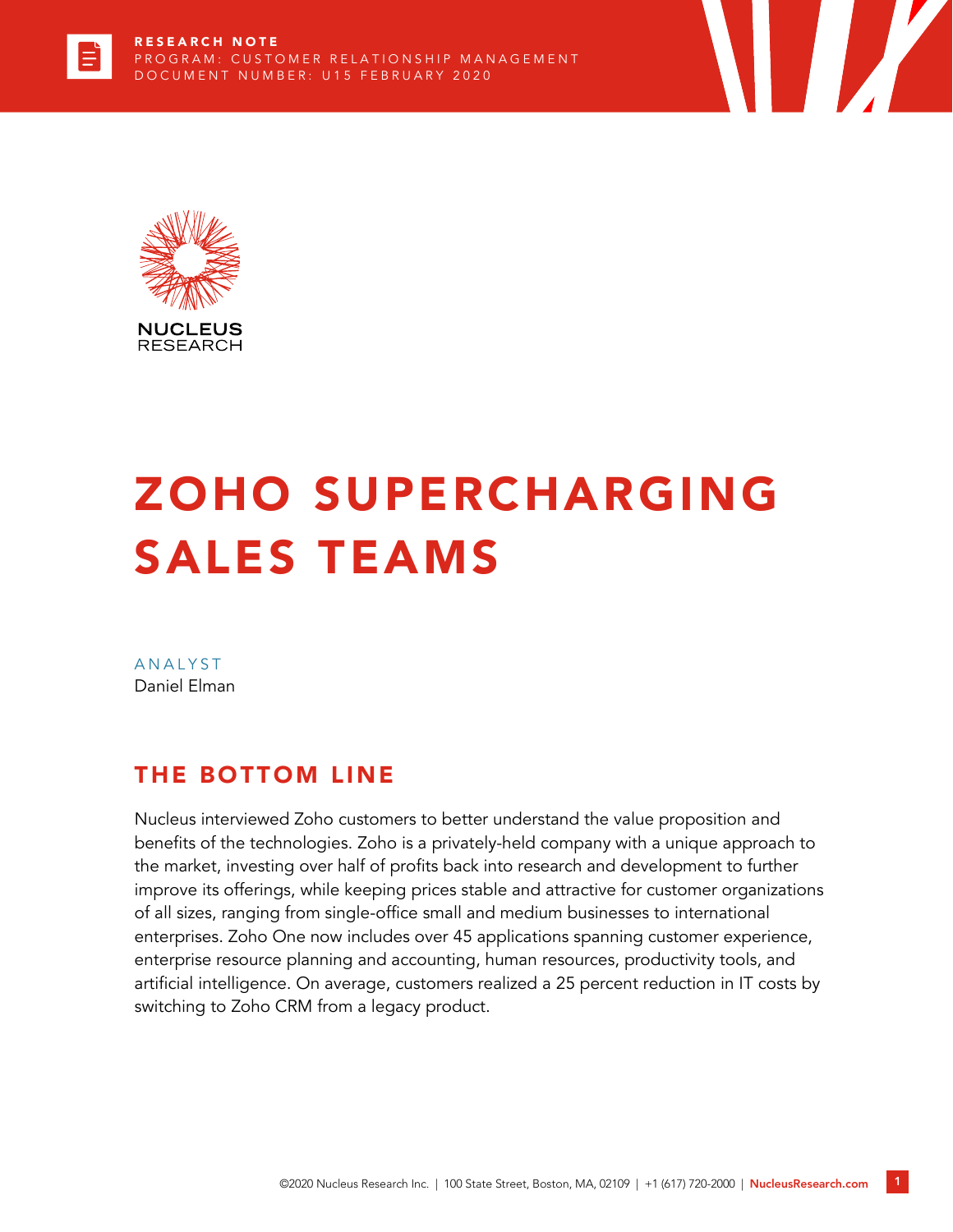# **OVERVIEW**

The integrated approach that Zoho delivers offers legitimate opportunities for customers to reduce their IT complexity and unify data across disparate applications for a more holistic view of the organization's health and operations. The unified data model that Zoho has developed and employs across all components of the platform is key as it enables seamless integration between disparate applications and modules without requiring custom integration. For Zoho One customers who buy access to all 45-plus Zoho apps this allows new functionality to be turned on with the touch of a button instead of a yearlong consulting engagement that adds another six- or seven-figure bill to the project costs.

Zoho controls the full technology stack, from the servers in Zoho data centers supporting the Zoho cloud up to the individual applications built on the platform. This means it is not beholden to cloud providers or software partners, and can offer its own cloud compute, storage, and services at a much lower price than leading public cloud providers like Amazon and Microsoft.

Zoho is growing, now having expanded to employ over 8000 people with offices across all major global regions. As an international company still looking to expand, it places a premium on customer value; whereas some more established companies prioritize quarterly profits to ensure positive stock performance. This means product updates and features can end up, at least in part, based on what is well-received in the media rather than what customers actually need.

One striking example is blockchain technology—with the media hype around the technology, many companies rushed to build blockchain-based solutions; some even unveiled developer platforms to enable customers to create their own blockchain apps. While this plays great in the public relations arena, customers haven't been clamoring vendors for this technology as it's not yet fully understood with concrete use cases and best practices. Zoho offers blockchain-based functionality in Zoho Sign for document signage and verification, a sensible and well-understood use of the technology. This is a value-add feature for a solving a particular problem around identify verification and document signage; it's not a hype-chasing play to deliver "sparkly new" technology that customers haven't asked for.

Customers recognize this focus on delivering value and described feeling how in Zoho they feel like they've found a partner invested in driving their own business to succeed. As Zoho grows and looks to move upmarket, pursuing bigger deals and serving larger customer organizations, this approach will serve it well, particularly in CRM, Zoho's most-used application. The space is consolidating around mature vendors charging premium prices for solutions. As customers realize sky-high prices don't translate to commensurate benefits or sales outcomes, Zoho is in prime position to reach these converts.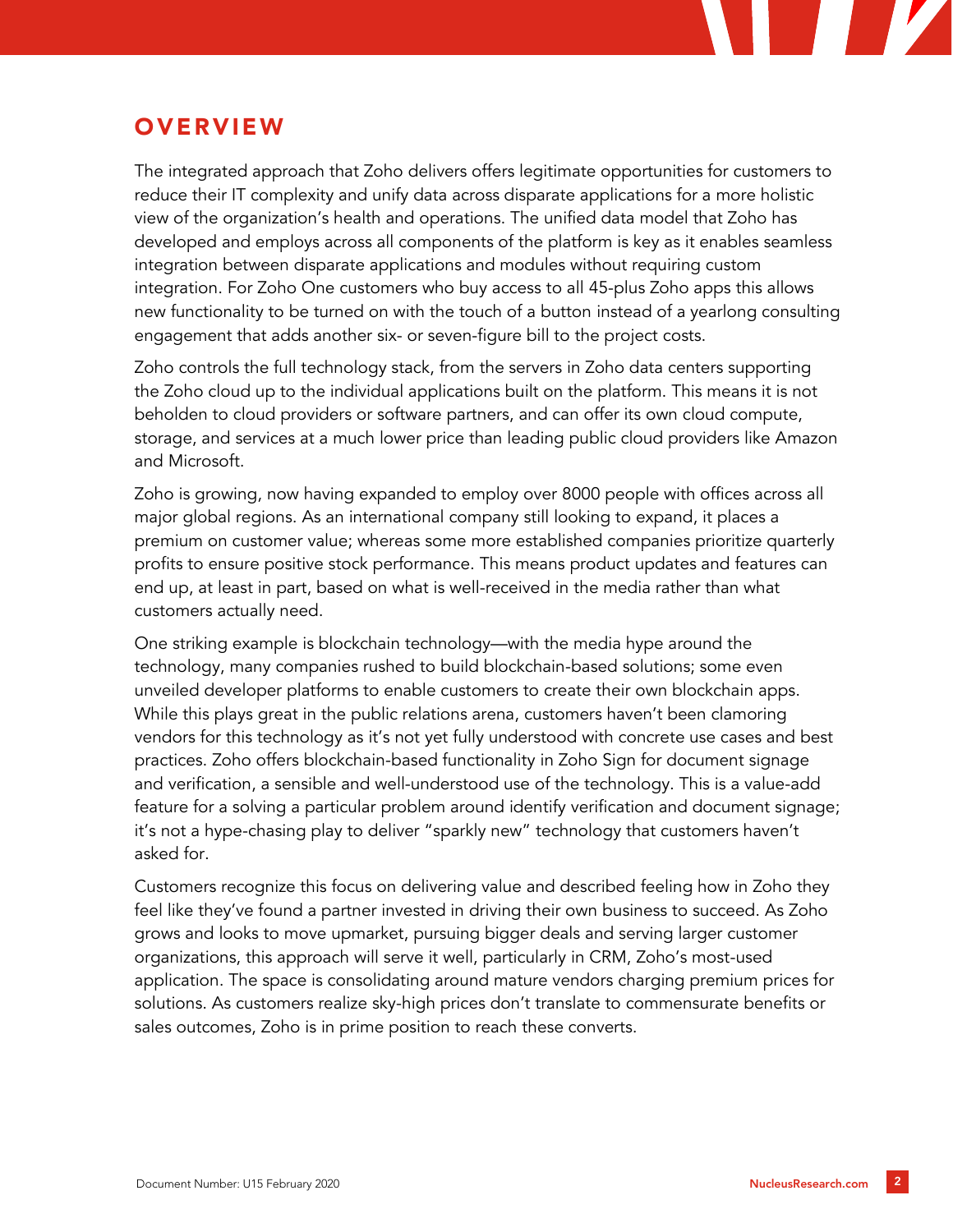# BENEFITS

The main benefits customers realized from their Zoho CRM deployments included reduced IT costs and simplification of their IT environments, increased user productivity from automating repeated tasks and the natural language search functionality, and increased overall sales driven by improved organization and more data-driven selling.

### REDUCED IT COSTS

Since Zoho controls the full technology stack from data centers and cloud infrastructure to the top-line application layer, it doesn't have to pass off the costs of expensive public cloud usage to customers. Additionally, Zoho has adopted a unified data model across all portfolio applications, so data can be leveraged across business areas and disparate apps to deliver analytics without extensive configuration or data extract-transfer-load (ETL) to a separate schema or external tool. As a result, customers reported a 10 to 25 percent reduction in total IT costs (relating to the resources dedicated to the legacy application compared to Zoho). Qualitatively, IT leaders described how much simpler Zoho is to manage; one customer said, *"it's a huge boon to us how easily the Zoho applications integrate and work together – it really is like pushing a button to turn new functionality on instead of hiring a consultant to configure new capabilities for six months."*

> Customers reported a 10 to 25 percent reduction in total IT costs by deploying Zoho.

### INCREASED USER PRODUCTIVITY

Zoho offers a number of productivity-enhancing tools across the platform; one highlighted component is Zoho Search. It uses natural language processing to allow users to search for information across the entire Zoho system. In one search for a client name, the system can surface the contact record, recent interactions with that contact, and other relevant information. Buttons for common next steps like sending a message, dialing, or drilling down into historical data are all present right on the screen. This "buffet style" presentation of information across different fields and areas is more complete and more natural than traditional search options in legacy systems. Other tools can easily generate, save, and update reports; integrations with calendar and email will automatically populate schedules and enter relevant data, sparing sales users from a bulk of tedious data entry and reporting.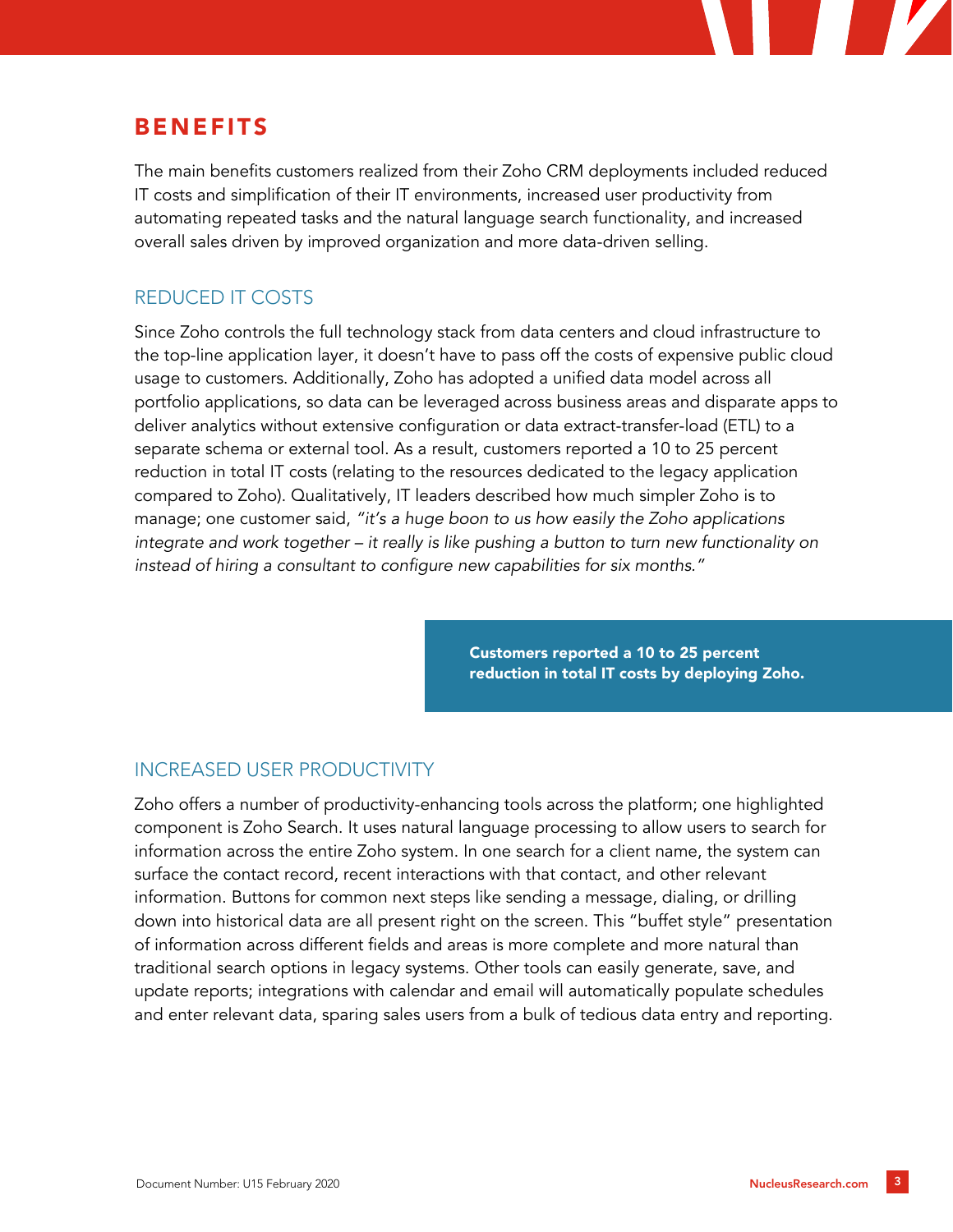On average, customers reported a general increase in user productivity of 10 to 20 percent; this translates to between a half and whole extra day saved for more value-add tasks.

#### INCREASED SALES

By improving organization across sales teams and enabling easier access to data with AIpowered insights from Zia, Zoho customers improve the effectiveness of salespeople. Directly attributing increases in sales to the CRM solution is imprecise, however all customers that we connected with described how they've streamlined the sales process and shortened the sales cycle with a new data-driven sales approach enabled by their Zoho usage. One user described how he personally was able to reduce the average time to close deals from 3.5 months to just over one month; he used past sales data with Zia to help identify buying trends and define his most effective sales tactics. Another startup B2C retailer reported over 60 percent revenue growth in the year since deploying Zoho, compared to 37 percent the year prior. While it is company-specific to quantify the additional sales from a successful Zoho deployment, it's clear that the technology does have the potential to help optimize sales actions and drive higher-percentage lead conversion.

## CUSTOMER PROFILES

#### B2B RETAILER

The company is a small, US-based retailer with 10 salespeople. It primarily sells containers for food products to wholesalers in regions throughout the country. It was using Spiro for CRM, however the sales process was very much ad-hoc without clearly defined tactics or best-practices. As a result, turnover across the team was quite high, as success depended on independently identifying the most successful approaches. After achieving slower-thanexpected growth, it realized that it needed to formalize its sales process and set salespeople up with the tools to succeed.

Zoho was the preferred provider because the leadership had heard positive reviews from friends at another company. After demo-ing the solution the decision was quickly made to move forward with converting sales activities from Spiro to Zoho. The company was not data-driven at all, however the built-in analytics and reports on Zoho were seen as a significant step in the right direction.

After going live on Zoho, salespeople were quick to adopt and begin tracking activity. The leaders were able to analyze activity on the platform to codify an optimal selling strategy. Rolling out this strategy to the team reduced the average time to close by 45 percent and